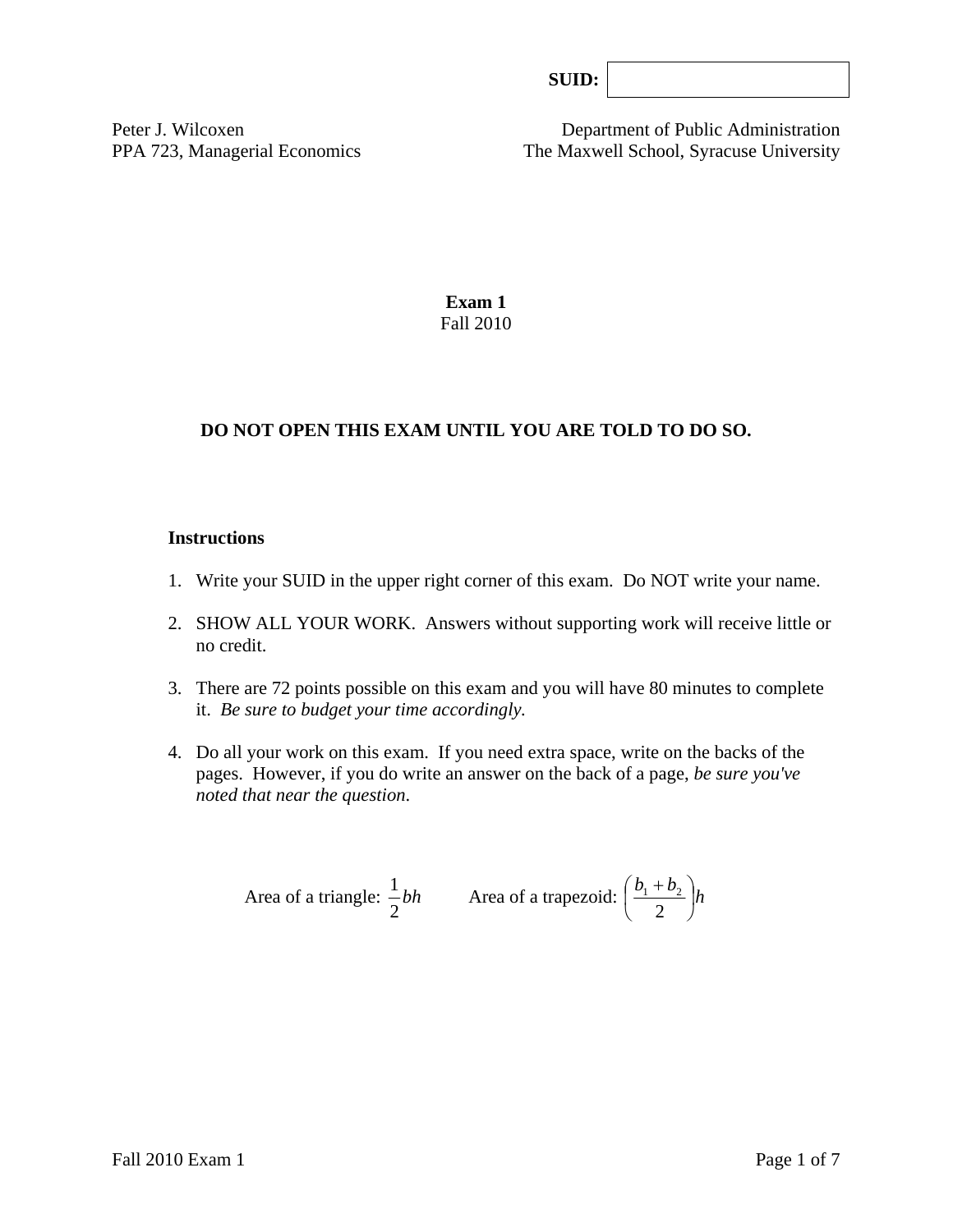# **Part 1 (24 points)**

A good is produced by two kinds of sellers: large (L) and small (S) firms. There are 4 large firms and 160 small ones. The willingness to accept equations for a typical firm of each type are shown below. Also shown is the willingness to pay equation for buyers as a group (the market demand curve).

| Typical large firm: | $W2A_{Li} = 2*Q_{Li}$  |
|---------------------|------------------------|
| Typical small firm: | $W2A_{Si} = 20*Q_{Si}$ |
| Market demand:      | $W2P = 800 - (1/10)*Q$ |

(a) *12 points.* Please compute the market equilibrium price and quantity, and then calculate the quantity produced by an individual firm of each type. Illustrate your results with an appropriate graph or graphs.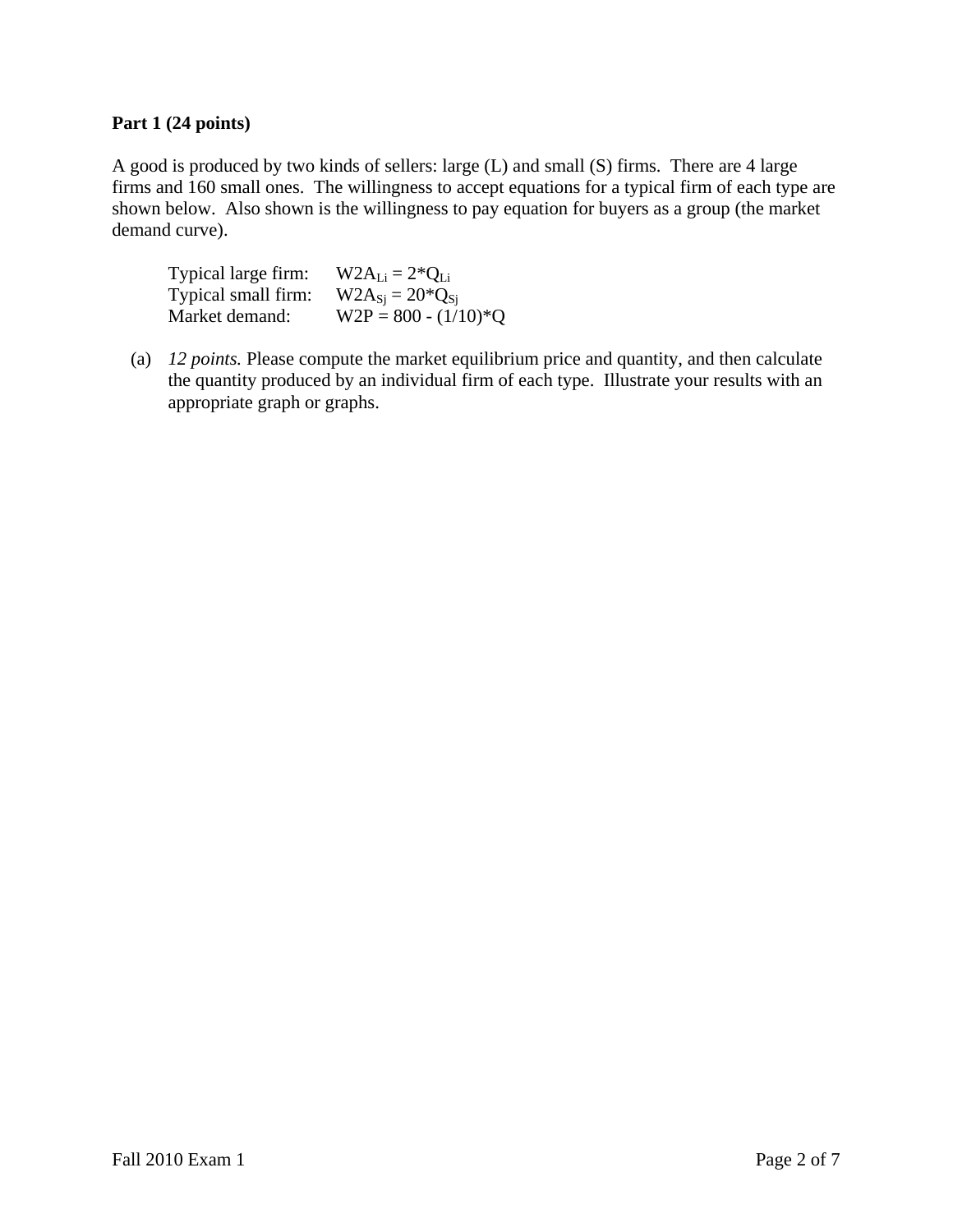# **Part 1, continued**

(b) *12 points.* Now suppose the government wishes to increase consumption of the good by providing a \$100 subsidy per unit to the sellers.

Please compute the new equilibrium price and quantity, the total cost of the subsidy to the government, the change producer surplus, the change in consumer surplus and the amount of deadweight loss.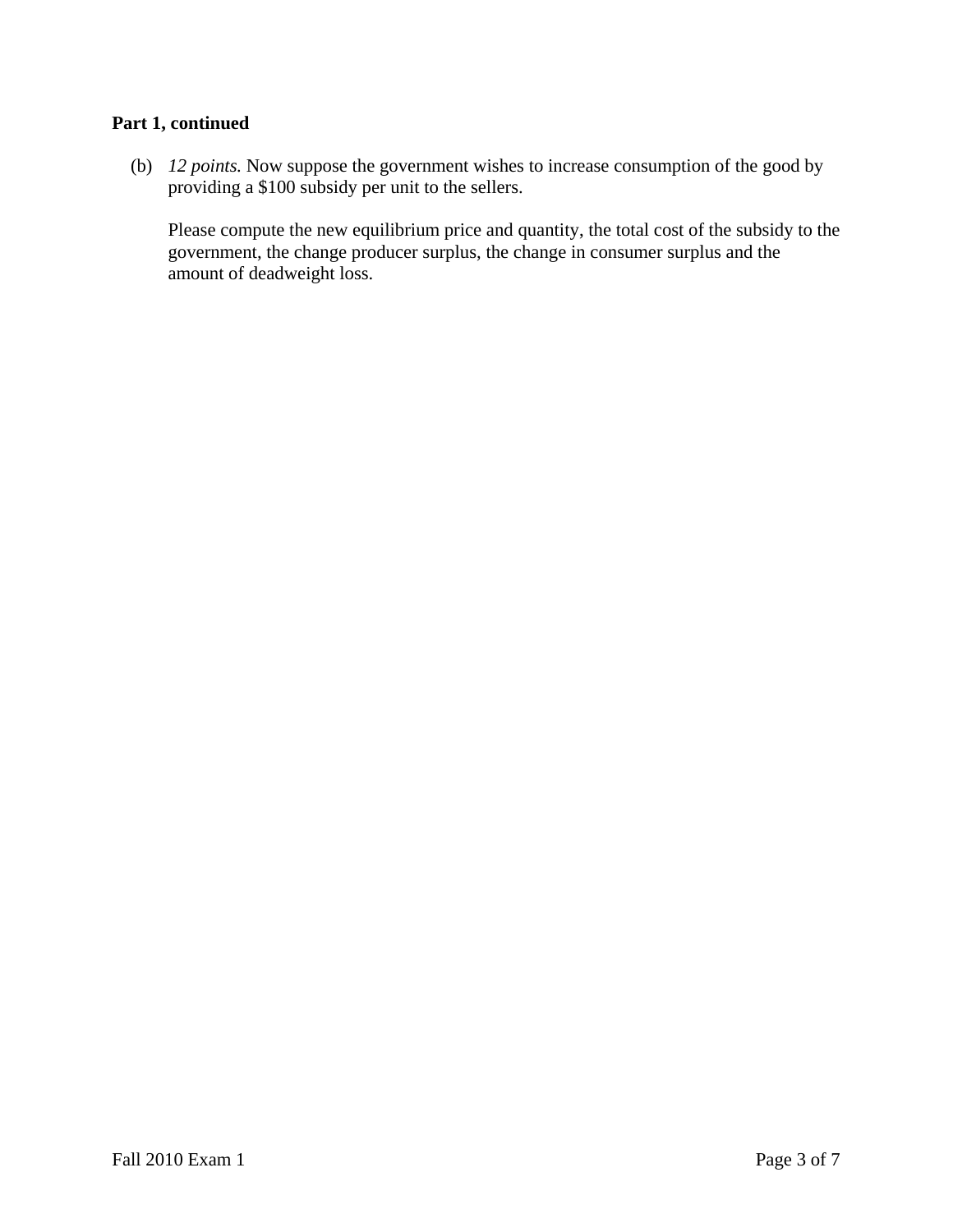# **Part 2 (24 points)**

Suppose a good is supplied by two sellers: firm R and firm F. Firm R has a perfectly elastic supply curve with W2Ar = 100 and firm F's supply is given by W2Af =  $(1/8)^*Qf$ . Buyers of the good have  $W2P = 200 - (1/10)^*Q$ .

 (a) *12 points*. Using the information above, please calculate the market equilibrium price and quantity, and the quantity produced by each seller. Show the equilibrium with an appropriate graph or graphs.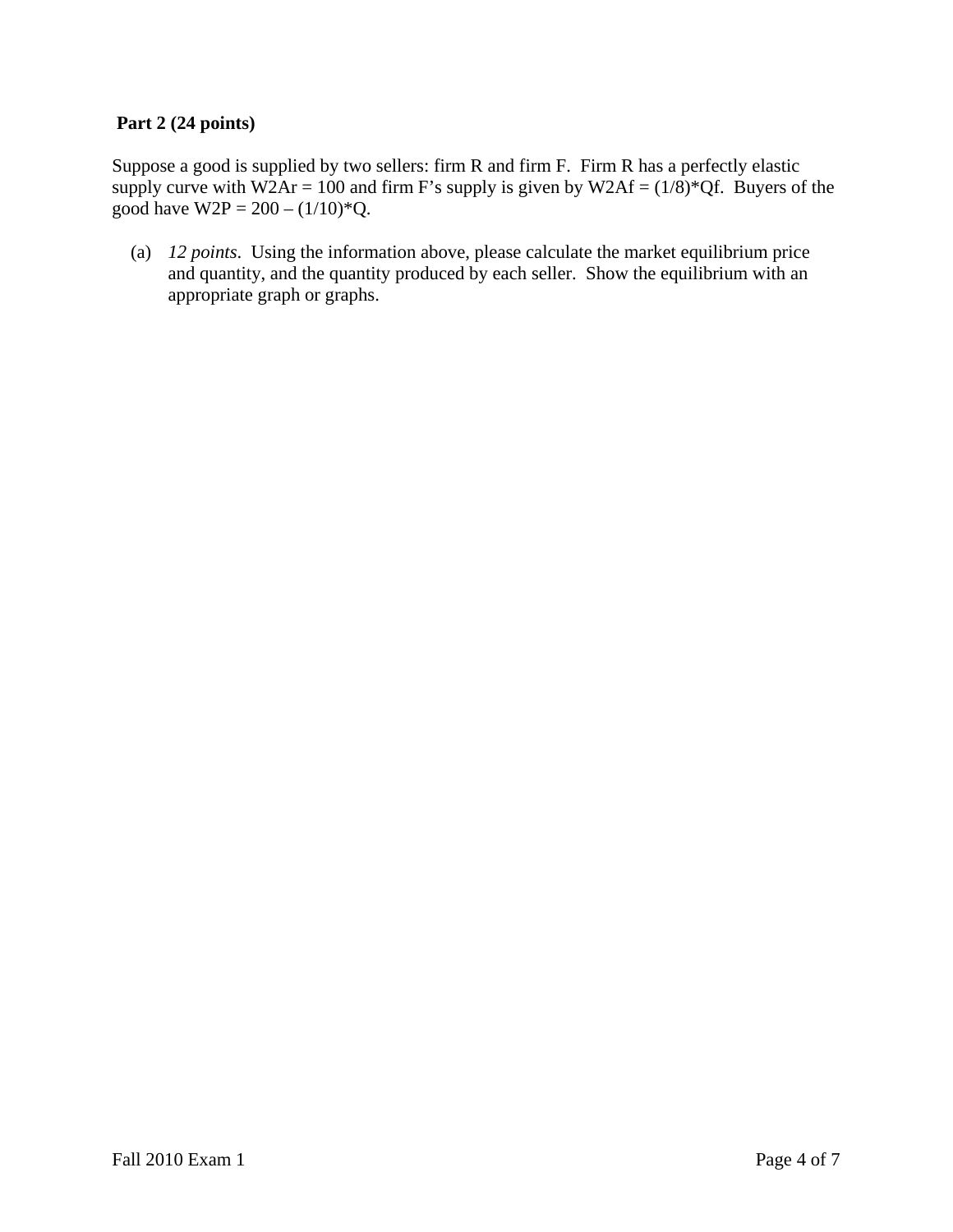#### **Part 2, continued.**

 (b) *12 points.* Now suppose that firm F's production process generates pollution but firm R's does not. (You can think of F and R as fossil-fueled and renewable electricity generation.) The government wants to reduce firm F's production by imposing a \$50 tax on its output. The tax *only* applies to firm F: firm R's output is *not* taxed. Buyers regard the output of the firms as interchangeable and therefore pay the same price for either product.

Please determine the new equilibrium price and quantity. Then calculate the output of each firm, the change in its producer surplus, and the change in consumer surplus.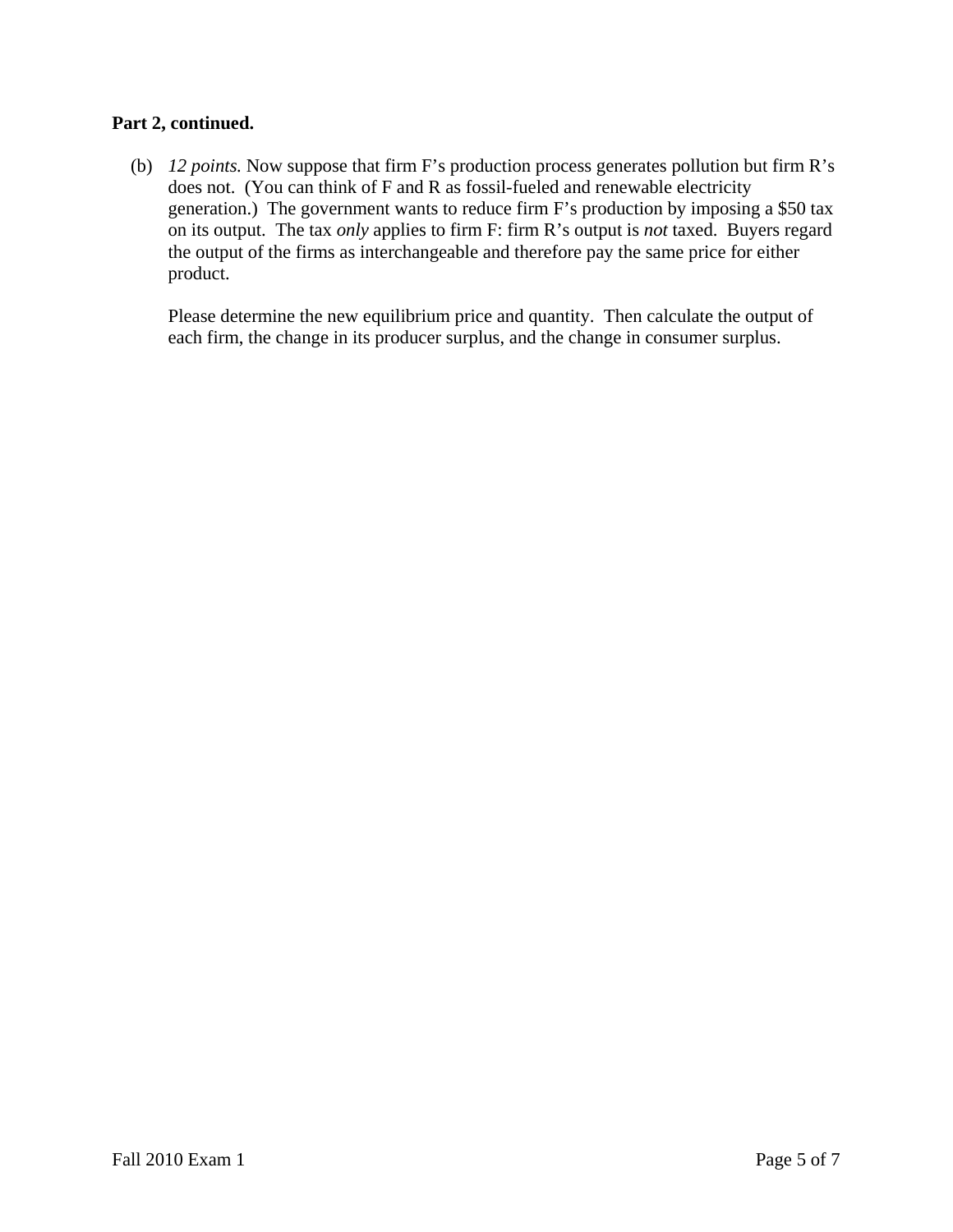## **Part 3 (12 points)**

A government is eager to raise revenue and is considering applying a \$4 tax to a particular good. However, it is also worried about employment and would not adopt the tax if doing so would reduce production of the good by 10% or more. The good's elasticity of demand is known to be -0.4 and supply is perfectly elastic at  $W2A = $20$ . There is no tax at the moment and 10,000 units are being sold.

(a) *12 points*. Please determine whether the tax would violate the employment guideline. Then calculate the amount of revenue it would raise (whether or not it violates the guideline) and the amount of DWL it would cause.